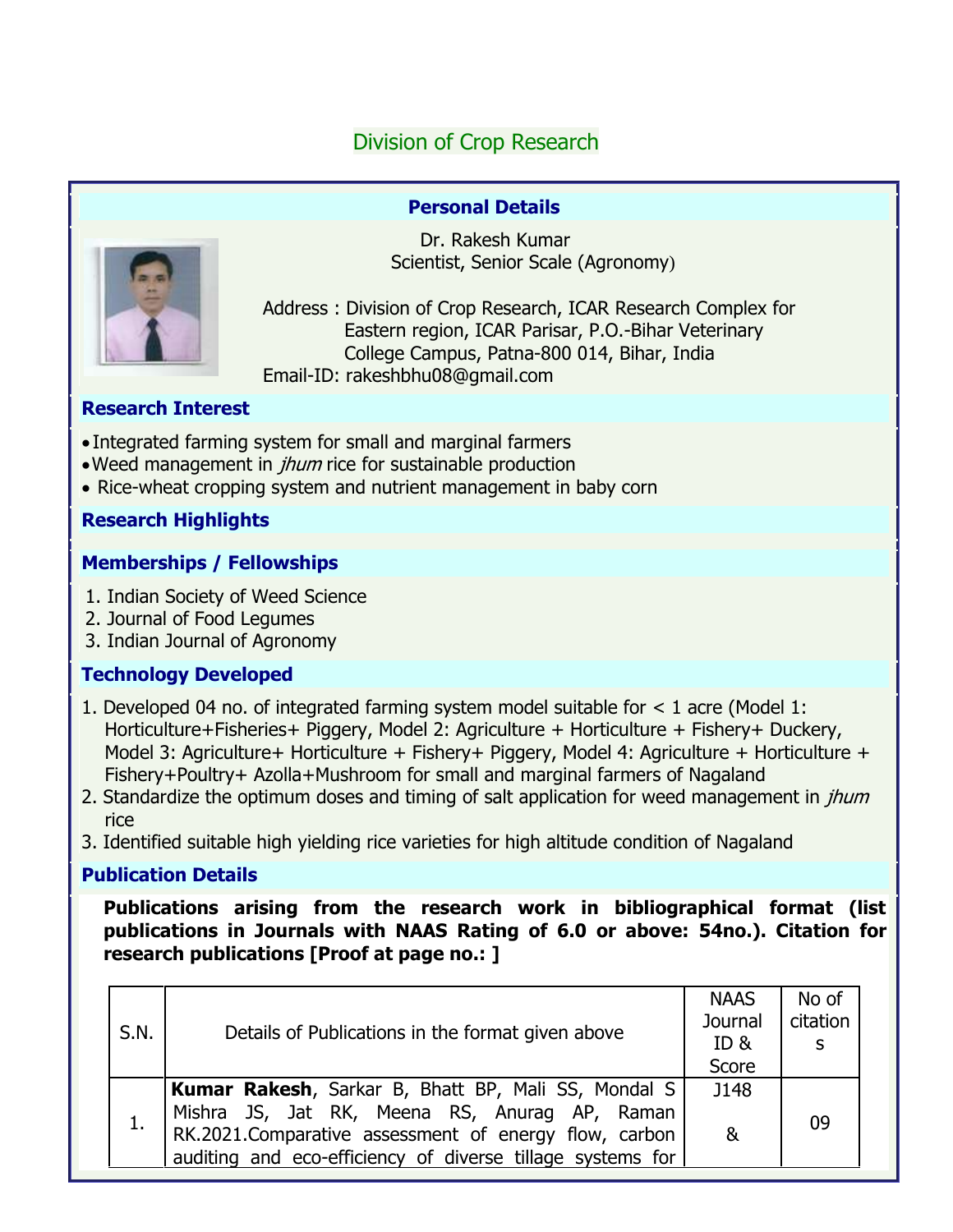|    | cleaner and sustainable crop production in eastern India.<br>Cleaner<br>Production293:126162.<br>Journal<br>οf<br>https://doi.org/10.1016/j.jclepro.2021.126162                                                                                                                                                                                                                                                                                                                   | 15.30              |    |
|----|-----------------------------------------------------------------------------------------------------------------------------------------------------------------------------------------------------------------------------------------------------------------------------------------------------------------------------------------------------------------------------------------------------------------------------------------------------------------------------------|--------------------|----|
| 2. | Kumar Rakesh, MishraJS, MaliSS, MondalS, MeenaRS,<br>LalR, JhaBK, NaikSK, BiswasAK, HansH, Sundaram PK,<br>Choudhary AK, MonobrullahM, KumarS, KumarS, RamanRK,<br>BhattBP, Kumar U.2022.Comprehensive environmental<br>impact assessment for designing carbon-cum-energy<br>efficient, cleaner, and eco-friendly production system for<br>rice-fallow agroecosystems of South Asia. Journal of Cleaner<br>Production331:129973.https://doi.org/10.1016/j.jclepro.202<br>1.129973 | J148<br>&<br>15.30 | 06 |
| 3. | Kumar Rakesh, Mishra JS, Mondal S, Meena RS, Sundaram<br>PK, Bhatt BP, Pan RS, Lal R, Saurabh K, Chandra N, Samal<br>SK, Hans H, Raman RK.2021. Designing an ecofriendly and<br>carbon-cum-energy efficient production system for the<br>diverse agroecosystem of South Asia. Energy214:118860.<br>https://doi.org/10. 1016/j.energy.2020.118860                                                                                                                                  | E050<br>&<br>13.15 | 15 |
| 4. | Saurabh K, Rao KK, Mishra JS, Kumar Rakesh, Poonia SP,<br>Samal SK, Roy HS, Dubey AK, Choubey AK, Mondal S, Bhatt<br>BP, Verma M, Malik RK.2021. Influence of tillage-based crop<br>establishment and residue management practices on soil<br>quality indices and yield sustainability in rice-wheat cropping<br>system of eastern Indo-Gangetic Plains. Soil & Tillage<br>Research206:104841.https://doi.<br>org/10.1016/j.still.2020.104841                                     | S061<br>&<br>11.37 | 17 |
| 5. | Mishra JS, PooniaSP, KumarRakesh, DubeyR, KumarV,<br>MondalS, DwivediSK, RaoKK, KumarR, TamtaM, VermaM,<br>SaurabhK, Kumar S, Bhatt BP, Malik RK, McDonald A,<br>Bhaskar S.2021.An impact of agronomic practices of<br>sustainable rice-wheat crop intensification on food security,<br>economic adaptability, and environmental mitigation across<br>Plains.<br>Indo-Gangetic<br>Field<br>Crops<br>eastern<br>Research267:108164.<br>https://doi.org/10.1016/j.fcr.2021.108164   | F010<br>&<br>11.22 | 05 |
| 6. | Mishra JS, Kumar Rakesh, Mondal S, Poonia SP, Rao KK,<br>Dubey R, Raman RK, Dwivedi SK, Kumar R, Saurabh K,<br>Monobrullah M, Kumar S, Bhatt BP, Malik RK, Kumar V,<br>McDonald A, Bhaskar S.2022. Tillage and crop establish-ment<br>effect on weed and productivity of a rice-wheat-mungbean<br>rotation. Field Crops Research: Accepted.                                                                                                                                       | F010<br>&<br>11.22 |    |
| 7. | Samal SK, Rao KK, Poonia SP, Kumar Rakesh, Mishra JS,<br>Prakash V, Mondal S, Dwivedi SK, Bhatt BP, Naik SK,<br>Kumar V, Malik RK,<br>Choubey<br>AK,<br>McDonald<br>A.2017. Evaluation of long-term conservation agriculture and<br>crop intensification in rice-wheat rotation of Indo-Gangetic<br>Plains of South Asia: Carbon dynamics and productivity.<br>Journal<br>0f<br>Agronomy<br>European<br>90:198-208.<br>https://doi.org/10.1016/j.eja.2017.08.006                  | E119<br>&<br>11.22 | 59 |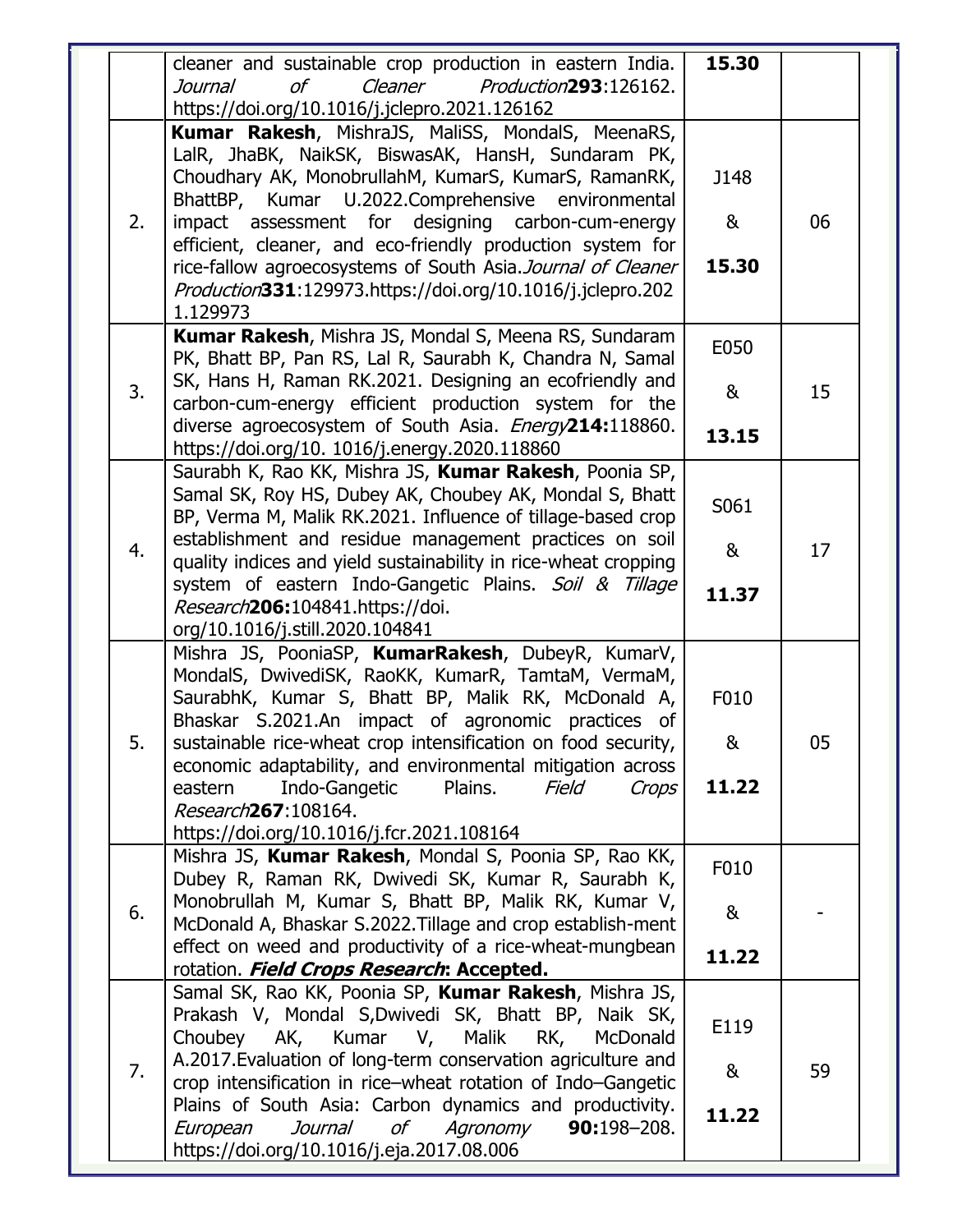|     | Kumar Rakesh, Mishra JS, Naik SK, Mondal S, Meena RS,<br>Kumar S, Dubey AK, Makarana G, Jha BK, Mali SS, Biswas                                                                | L007           |    |
|-----|--------------------------------------------------------------------------------------------------------------------------------------------------------------------------------|----------------|----|
| 8.  | AK, Hans H, Choudhary AK, Kumar S, Dubey R, Kumar S,<br>Sundaram PK, Raman RK, Monobrullah M, Kumar U, Bhatt                                                                   | 8 <sub>k</sub> |    |
|     | BP.2022.Impact of crop establishment and<br>residue<br>management on soil properties and productivity in rice-                                                                 | 10.98          |    |
|     | fallow<br>ecosystems<br>in<br>India.<br>Land<br>Degradation<br>andDevelopment:DOI: 10.1002/ldr.4204                                                                            |                |    |
|     | Mondal S, Poonia SP, Mishra JS, Bhatt BP, Rao KK, Saurabh<br>K, Kumar Rakesh, Chakraborty D.2019.Short-term (5                                                                 | E142           |    |
| 9.  | years) impact of conservation agriculture on soil physical<br>properties and organic carbon in a rice-wheat rotation in the                                                    | &              | 15 |
|     | Indo-Gangetic plains of Bihar. European Journal of Soil<br>Science. https:// doi.org/10.1111/ejss.12879                                                                        | 10.95          |    |
|     | Mondal S, Mishra JS, Poonia SP, Kumar Rakesh, Dubey R,<br>Kumar S, Verma M, Rao KK, Ahmed A, Dwivedi S, Bhatt BP,<br>Malik RK, Kumar V, McDonald A.2021.Can yield, soil C and  | E142           |    |
| 10. | aggregation be improved under long-term conservation<br>agriculture in the eastern Indo-Gangetic plain of India?                                                               | &              | 06 |
|     | Journal<br>οf<br>Science.<br>European<br>Soil<br>https://doi.org/10.1111/ejss.13092                                                                                            | 10.95          |    |
|     | Kumar Rakesh, Chatterjee D, Kumawat N, Pandey A, Roy<br>A, Kumar M. 2014. Productivity, quality and soil health as                                                             | T021           |    |
| 11. | influenced by lime in ricebean cultivars in foothills of<br>India. The Crop Journal (5):338-344.<br>northeastern                                                               | &              | 24 |
|     | https://doi.org/10.1016/j.cj.2014.06.001                                                                                                                                       | 10.41          |    |
|     | Kumar Rakesh, Mishra JS, Rao KK, Mondal S, Hazra KK,<br>Choudhary JS, Hans H, Bhatt BP.2020.Crop rotation and                                                                  | S027           |    |
| 12. | tillage management options for sustainable intensificationof<br>in eastern<br>rice-fallow<br>agro-ecosystem<br>India. Scientific                                               | &              | 33 |
|     | Reports10:11146. https://doi.org/10.1038/s41598-020-<br>67973-9                                                                                                                | 10.38          |    |
|     | Kumar Rakesh, Choudhary JS, Mishra JS, Mondal S,<br>Poonia SP, Monobrullah M, Hans H, Verma M, Kumar U,<br>Bhatt BP, Malik RK, Kumar V, McDonald A.2022.Outburst of            | S027           |    |
| 13. | pest populations in rice-based cropping systems under<br>conservation agricultural practices in the middle Indo-                                                               | &              |    |
|     |                                                                                                                                                                                |                |    |
|     | Plains<br>Gangetic<br>of<br>South<br>Asia, Scientific                                                                                                                          | 10.38          |    |
|     | Reports.https://doi.org/10.1038/s41598-022-07760-w<br>Kumar Rakesh, Mishra JS, Rao KK, Bhatt BP, Hazra KK,                                                                     | E096           |    |
| 14. | Hans H, Mondal S.2019.Sustainable intensification of rice<br>fallows of Eastern India with suitable winter crop and<br>appropriate crop establishment technique. Environmental | &              | 26 |
|     | Pollution<br>Science<br>and<br>Research26:29409-<br>29423.https://doi.org/10.1007/s11356-019-06063-4                                                                           | 10.22          |    |
|     | Kumar Rakesh, Bohra JS. 2014. Effect of NPKS and Zn<br>application on growth, yield, economics, and quality of baby                                                            | A281           |    |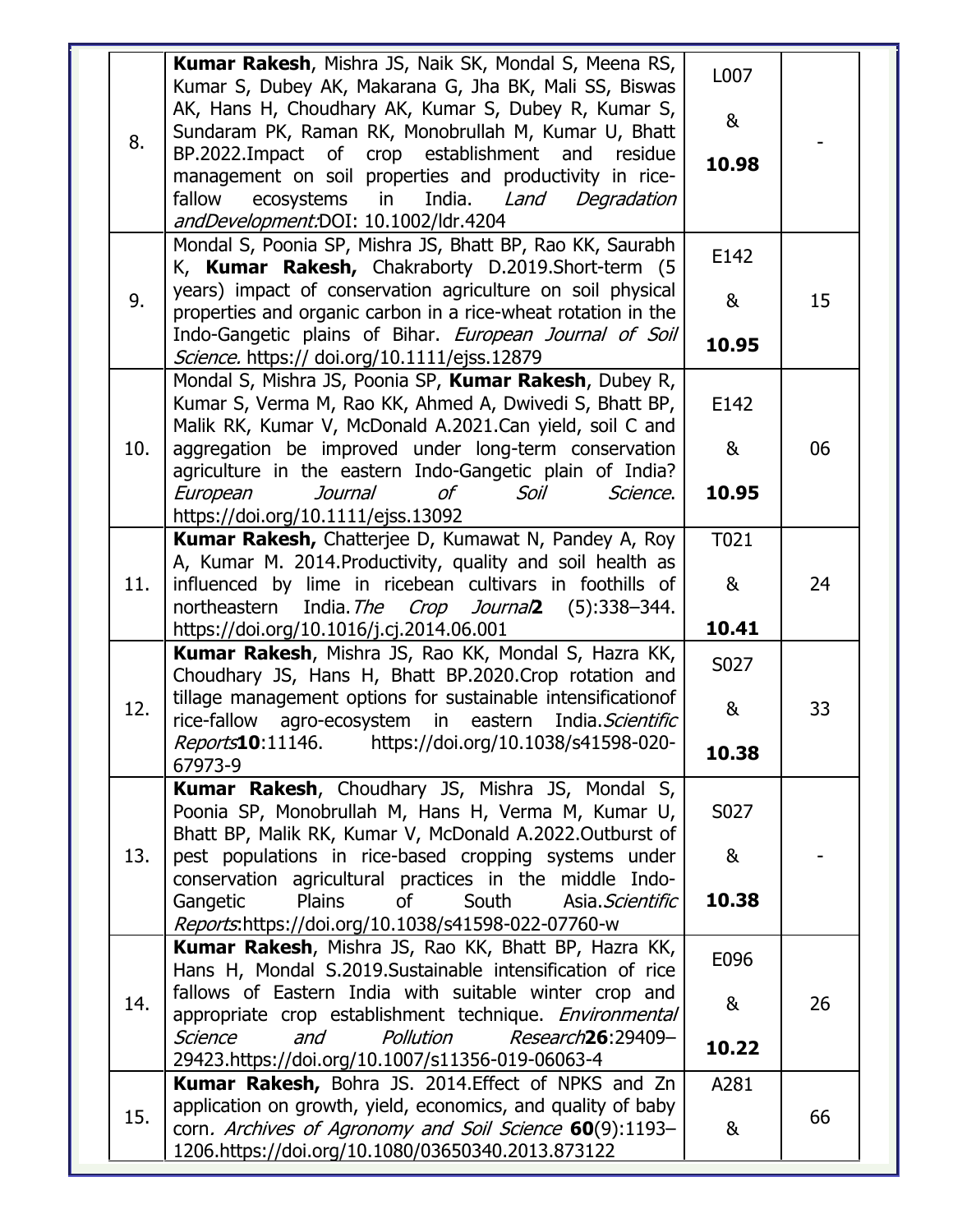|     |                                                                                                                                                                                       | 9.09              |    |
|-----|---------------------------------------------------------------------------------------------------------------------------------------------------------------------------------------|-------------------|----|
|     | Kumar Rakesh, Kumawat N.2014. Effect of sowing dates,<br>seed rates and integrated nutrition on productivity,                                                                         | A281              |    |
| 16. | profitability, and nutrient uptake of summer mungbean in<br>Eastern Himalaya. Archives of Agronomy and Soil                                                                           | &                 | 24 |
|     | Science <b>60</b> (9):1207-<br>1227.https://doi.org/10.1080/03650340.2013.874559                                                                                                      | 9.09              |    |
|     | Chatterjee D, KuotsuR, RaySK, PatraMK, ThirugnanavelA,<br>KumarRakesh,<br>BorahTR, ChowdhuryP,<br>PongenI,                                                                            | A281              |    |
| 17. | SatapathyBS, Deka BC.2021. Preventing soil degradation in<br>shifting cultivation using integrated farming system models.                                                             | &                 | 02 |
|     | <b>Archives</b><br>Agronomy<br>of<br>and<br>Soil<br>Science.https://doi.org/10.1080/ 03650340.2021.1937139                                                                            | 9.09              |    |
|     | Rao KK, SamalSK, PooniaSP, KumarRakesh, MishraJS,<br>BhattBP, DwivediSK, MondalS, ChoubeyAK,<br>KumarS,                                                                               | S054              |    |
| 18. | KumarM, Malik RK, RC Dalal.2021.Conservation agriculture<br>improves soil physical properties and crop productivity: a                                                                | &                 | 04 |
|     | long-term study in middle Indo-Gangetic Plains of India. Soil<br>Research. https://doi.org/10.1071/SR20329                                                                            | 7.99              |    |
|     | Mishra JS, Kumar Rakesh, Rao SS.2017. Performance of<br>sweet sorghum (Sorghum bicolor) cultivars as a source of                                                                      | S093<br>&         |    |
| 19. | green fodder under varying levels of nitrogen in semi-arid                                                                                                                            | 7.59              | 21 |
|     | tropical India. Sugar Tech19:532-538. https://doi.org/10.<br>1007/s12355-016-0506-2                                                                                                   |                   |    |
|     | Rakesh,<br>Deka<br>Kumar<br>BC,<br>Kumar<br>М,<br>NgachanSV.2015.Productivity, quality and soil health as                                                                             | J440              |    |
| 20. | influenced by organic, inorganic and biofertilizer on field pea<br>in Eastern Himalaya. Journal of Plant Nutrition 38(13):2006-<br>2027.https://doi.org/ 10.1080/01904167.2014.988355 | &<br>7.71         | 13 |
|     | Kumar Rakesh, Deka BC, Kumawat N.2022.Production<br>potential, quality and soil health of newly introduced baby                                                                       | J440<br>&         |    |
| 21. | corn as influenced by best management practices in eastern<br>Himalayas. Journal of Plant Nutrition: https://doi.org/10.<br>1080/01904167.2022.2027967                                | 7.71              |    |
|     | Chatterjee D, Kumar Rakesh, Kuotsu<br>Deka<br>R,                                                                                                                                      | C <sub>2</sub> 03 |    |
| 22. | BC.2016. Validation of traditional weed control method<br>through common saltapplication in the hill region of                                                                        | &                 | 19 |
|     | Nagaland. Current Science110 (8):1459-1467.                                                                                                                                           | 7.10              |    |
|     | Mishra JS, Poonia SP, Choudhary JS, Kumar Rakesh,<br>Monobrullah M, Verma M, Malik RK, Bhatt BP.2019. Rice                                                                            | C <sub>2</sub> 03 |    |
| 23. | mealybug ( <i>Brevenniarehi</i> ): A potential threat to rice in a<br>long-term rice-based conservation agriculture system in the                                                     | &                 | 07 |
|     | middle Indo-Gangetic plain. Current Science117(4):566-<br>568.                                                                                                                        | 7.10              |    |
|     | Rakesh,<br>Chatterjee<br>D,<br>Deka<br>BC,<br>Kumar<br>NgachanSV.2017. Validation of common salt application on                                                                       | <b>I100</b>       |    |
| 24. | productivity, profitability, nutrient uptake, and soil health of<br>upland rice (Oryza sativa L.) under shifting cultivation area                                                     | &                 | 07 |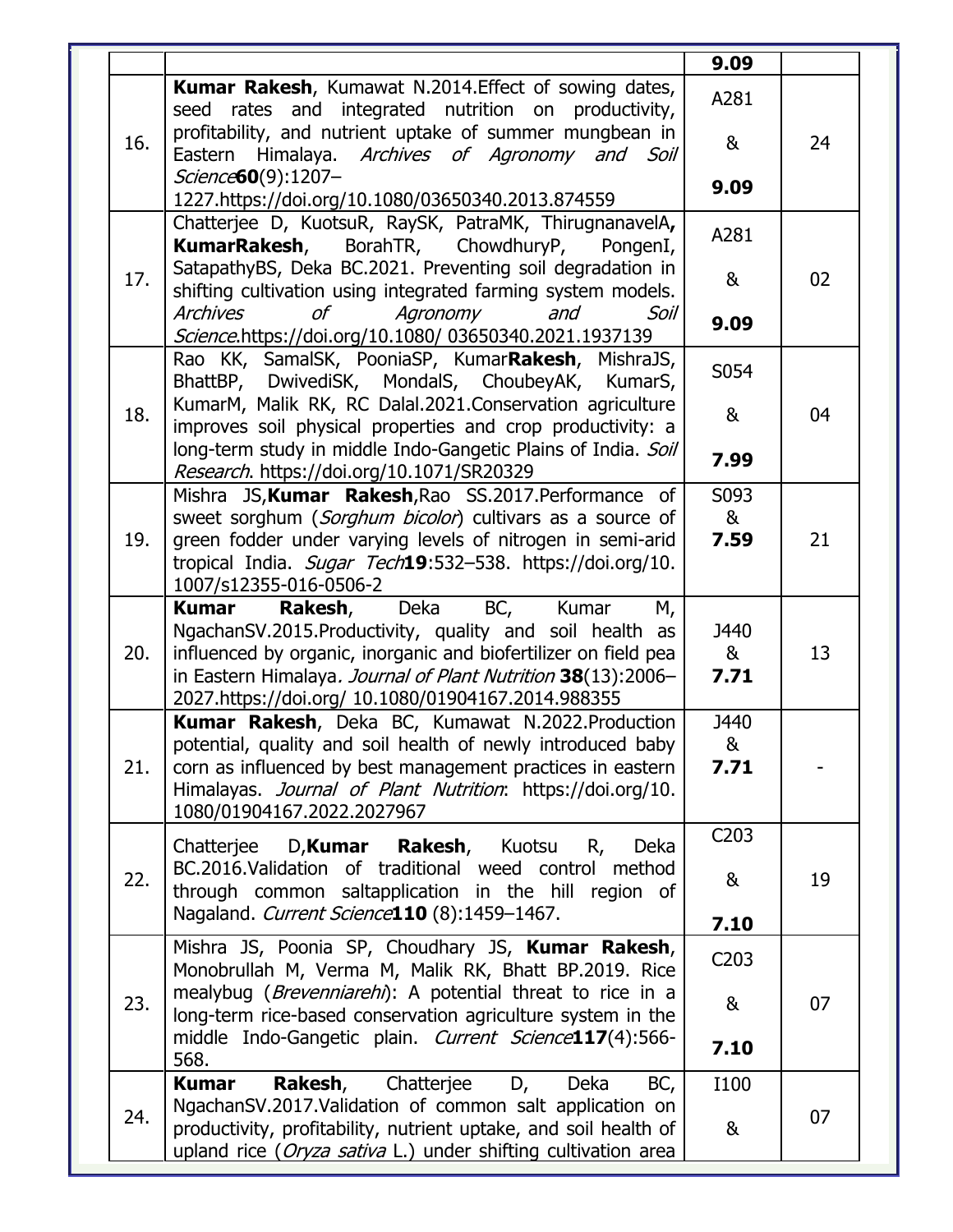|     | of<br>Nagaland. <i>Indian</i><br>Journal<br>of<br>Traditional<br>Knowledge16(2):341-349.                                                                                        | 6.76        |    |
|-----|---------------------------------------------------------------------------------------------------------------------------------------------------------------------------------|-------------|----|
| 25. | Kumar Rakesh, Deka BC, Kumawat N, NgachanSV.<br>2014. Effect of integrated nutrition, biofertilizers and zinc<br>application on production potential and profitability of       | L014<br>&   | 21 |
|     | garden pea (Pisum sativum L.) in eastern Himalaya, India.<br>Legume Research37(6): 614-620.DOI:10.5958/0976-<br>0571.2014.00685.7                                               | 6.59        |    |
|     | Kumar Rakesh, Deka BC, NgachanSV. 2015. Response of                                                                                                                             | L014        |    |
| 26. | summer mungbean to sowing time, seed rates and<br>integrated nutrient management. Legume Research 38<br>(3):348-352. DOI:10.5958/0976-0571.2015.00119.8                         | &<br>6.59   | 18 |
|     |                                                                                                                                                                                 | J034        |    |
| 27. | Prakash V, Mishra JS, Kumar Rakesh, Kumar R, Kumar S,<br>Dwivedi SK, Rao KK, Bhatt BP.2017. Thermal utilization and<br>heat use efficiency of sorghum cultivars in middle Indo- | &           | 21 |
|     | Gangetic Plains. Journal of Agrometeorology19 (1): 29-33.                                                                                                                       | 6.55        |    |
|     | Prasad S, Agrawal KK, Kumar Rakesh*, Prakash                                                                                                                                    | J034        |    |
| 28. | V.2017. Heat unit requirement of wheat cultivars under<br>varying thermal regimes at Jabalpur. Journal of Agro-                                                                 | &           | 05 |
|     | meteorology19 (3):283-285.                                                                                                                                                      | 6.55        |    |
| 29. | Prakash V, Singh AK, Kumar Rakesh, Mishra JS, Kumar S,<br>Dwivedi SK, Rao KK, Samal SK, Bhatt BP.2018.Thermal<br>regimes: The key to phenological dynamics and productivity     | J034<br>&   | 04 |
|     | of fababean (Vicia faba). Journal of Agrometeorology20<br>$(1):36-39.$                                                                                                          | 6.55        |    |
|     | Kumar Rakesh, Nandan R, Kumar V, Prasad S, Singh                                                                                                                                | <b>I032</b> |    |
| 30. | D.2009.Response of summer mungbean (Vigna radiata)<br>cultivars to sowing time and seed rate. <i>Indian Journal of</i>                                                          | &           | 26 |
|     | Agricultural Sciences 79(4):309-312.                                                                                                                                            | 6.37        |    |
|     |                                                                                                                                                                                 | <b>I032</b> |    |
| 31. | Kumar S, Kumar Rakesh*, Om H.2013.Shelf-life of<br>Trichoderma viride in talc and charcoal-based formulations.<br>Indian Journal of Agricultural Sciences83 (5): 566-569.       | &           | 13 |
|     |                                                                                                                                                                                 | 6.37        |    |
|     | Kumari A, Singh ON, Kumar Rakesh <sup>*</sup> .2014. Root growth,<br>crop productivity, nutrient uptake, and economics of dwarf                                                 | <b>I032</b> |    |
| 32. | pea (Pisum sativum) as influenced by integrated nutrient<br>management. Indian Journal of Agricultural Sciences84 (11)<br>:1347-1351.                                           | &<br>6.37   | 10 |
|     | Jeet S, Singh JP, Kumar Rakesh*, Om H.2014. Response of                                                                                                                         | <b>I032</b> |    |
|     | nitrogen and sulphur levels on productivity and profitability                                                                                                                   |             |    |
| 33. | of QPM hybrid (Zea mays) under dryland condition of                                                                                                                             | &           | 11 |
|     | Eastern Uttar Pradesh. Indian Journal of Agricultural<br><i>Sciences</i> 84 (5):589–594.                                                                                        | 6.37        |    |
| 34. | Kumawat N, Singh RP, Kumar Rakesh*, Yadav TP,Om                                                                                                                                 | <b>I032</b> | 27 |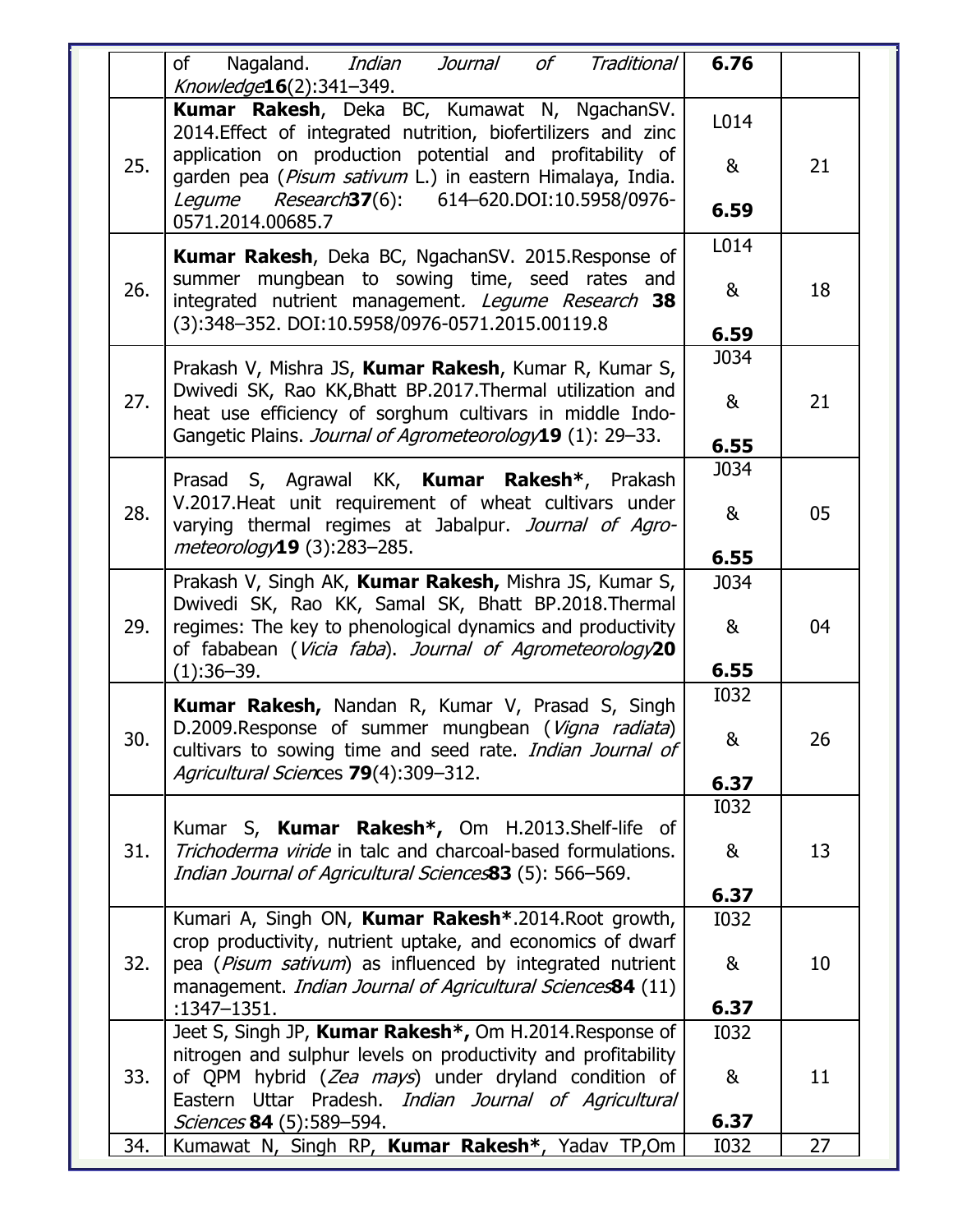|     | H.2015. Effect of integrated nutrient management on<br>productivity, nutrient uptake, and economics of rainfed                                                                               | &                |    |
|-----|----------------------------------------------------------------------------------------------------------------------------------------------------------------------------------------------|------------------|----|
|     | pigeonpea (Cajanus cajan) and blackgram (Vigna mungo)<br>intercropping system. Indian Journal of Agricultural<br><i>Sciences</i> 85(2): 171-176.                                             | 6.37             |    |
| 35. | JS, Kumar Rakesh <sup>*</sup> . 2015. Effect of<br>Bohra<br>crop<br>establishment methods on productivity, profitability, and<br>energetics of rice (Oryza sativa)-wheat (Triticum aestivum) | <b>I032</b><br>& | 37 |
|     | system. Indian Journal of Agricultural Sciences 85 (2):217-<br>223.                                                                                                                          | 6.37             |    |
|     | Rakesh,<br>Kumar<br><b>Kumar</b><br>М,<br>Kumar<br>Pandey<br>А,<br>A.2015. Productivity, profitability, nutrient uptake, and soil                                                            | <b>I032</b>      |    |
| 36. | health as influenced by establishment methods and nutrient<br>management practices in transplanted rice (Oryza sativa)<br>under hill ecosystem of Northeast India. Indian Journal of         | &<br>6.37        | 14 |
|     | Agricultural Sciences 85 (5): 634–639.                                                                                                                                                       |                  |    |
|     | Kumar Rakesh, Bohra JS, KumawatN, Upadhyay PK, Singh<br>AK. 2018. Effect of balanced fertilization on production,                                                                            | <b>I032</b>      |    |
| 37. | quality, energy use efficiency ofbaby corn (Zea mays) and<br>soil health. <i>Indian Journal of Agricultural Sciences</i> 88(1):28-                                                           | &                | 15 |
|     | 34.                                                                                                                                                                                          | 6.21             |    |
|     | Yadav RK, Kumawat N, Singh A, Tomar IS, Singh M, Morya<br>J, Kumar Rakesh, Upadhyay PK.2018.Bio-efficacy of new                                                                              | <b>I032</b>      |    |
| 38. | herbicides on weed dynamics, productivity, and nutrient<br>uptake in maize (Zea mays) under rainfed condition of<br><b>Jhabua</b><br>hills.<br>Indian<br>Journal<br>of<br>Agricultural       | &                | 07 |
|     | <i>Sciences</i> 88(7):1123-1128.                                                                                                                                                             | 6.37             |    |
|     | Kumar Rakesh, Patra MK, Thirugnanavel A, Deka BC,<br>Chatterjee D, Borah TR, Rajesha G, Talang HD, Ray SK,                                                                                   | <b>I032</b>      |    |
| 39. | Kumar M, Upadhyay PK.2018.Comparative evaluation of<br>different integrated farming system models for small and<br>marginal farmers under the Eastern Himalayas. Indian                      | &                | 13 |
|     | Journal of Agricultural Sciences 88 (11):1722-1729.                                                                                                                                          | 6.37             |    |
|     | Singh A, Singh Y, Singh R, Upadhyay PK, Kumar Rakesh,<br>Singh RK.2019. Effect of cultivars and weed management                                                                              | <b>I032</b>      |    |
| 40. | practices on weeds, productivity and                                                                                                                                                         | &                | 02 |
|     | profitability in zero-till direct-seeded rice (Oryza sativa).<br>Indian Journal of Agricultural Sciences89(2):353-359.                                                                       | 6.37             |    |
|     | <b>Rakesh</b> , Mishra JS, Upadhyay PK, Hans<br>Kumar                                                                                                                                        | <b>I032</b>      |    |
| 41. | H.2019. Rice fallows in the eastern India: Problems and<br>prospects. <i>Indian Journal of Agricultural Sciences</i> 89                                                                      | &                | 31 |
|     | $(4):567 - 577.$                                                                                                                                                                             | 6.37             |    |
|     | Prasad S, Agrawal KK, Kumar Rakesh*.2019.Productivity,<br>profitability, quality, and nutrient uptake of heat tolerant                                                                       | <b>I032</b>      |    |
| 42. | wheat (Triticum aestivum) cultivars as influenced by<br>staggered sowing and nutrition levels. Indian Journal of<br>Agricultural Sciences 89 (4): 670-677.                                   | &<br>6.37        | 03 |
|     |                                                                                                                                                                                              |                  |    |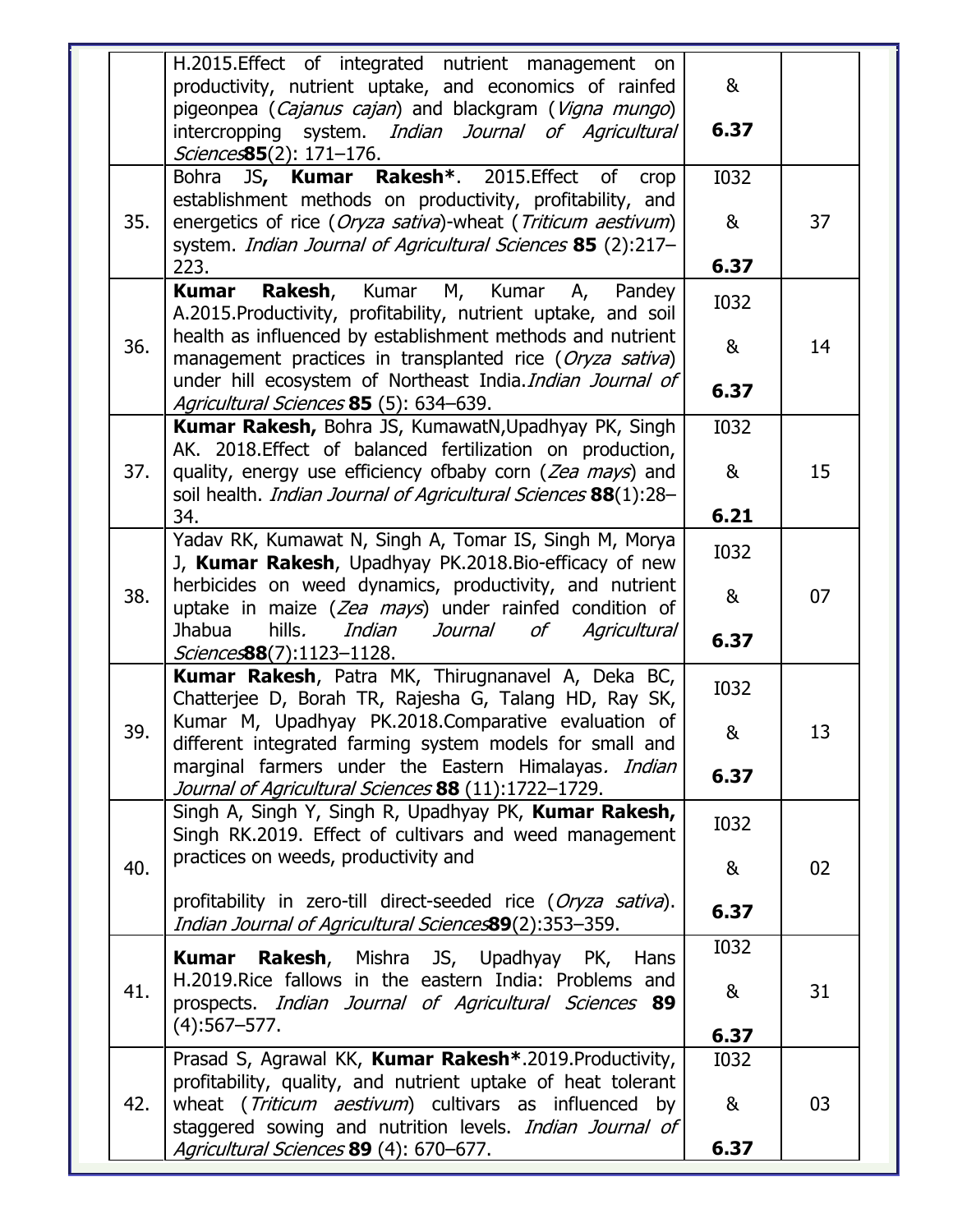|     | Thirugnanavel A, Deka BC, Kumar Rakesh, RangnameiL,                                                                     | <b>I032</b>  |    |
|-----|-------------------------------------------------------------------------------------------------------------------------|--------------|----|
| 43. | Meyase M.2019. Genetic diversity, correlation, and path<br>coefficient analysis of rajma bean (Phaseolus vulgaris)      | &            | 02 |
|     | landraces in low altitude of Nagaland. Indian Journal of                                                                |              |    |
|     | Agricultural Sciences89 (4):726-733.                                                                                    | 6.37         |    |
|     | Kumar M, Kumar Rakesh*, Rangnamei KL, Das A, Meena<br>KL, Rajkhowa DJ.2019. Crop diversification for enhancing the      | <b>I032</b>  |    |
| 44. | productivity for food and nutritional security under eastern                                                            | &            | 07 |
|     | Indian Journal of Agricultural Sciences<br>Himalayas.                                                                   |              |    |
|     | 89(7):1157-1161.                                                                                                        | 6.37         |    |
|     | Kumar Rakesh, Mishra JS, Kumar S, Hans H, Bhatt BP,<br>AK, Singh S.2019.Production<br>Srivastava<br>potential,          | <b>I032</b>  |    |
| 45. | economics, and energetics of rice (Oryza sativa) genotypes                                                              | &            | 03 |
|     | as influenced by varying levels of nitrogen. Indian Journal of                                                          |              |    |
|     | Agricultural Sciences89(11):1846-1849.                                                                                  | 6.37         |    |
|     | <b>Rakesh, DekaBC, Kumawat N,</b><br>Thirugnanvel<br>Kumar                                                              | <b>I030</b>  |    |
| 46. | A.2020. Effect of integrated nutrition on productivity,                                                                 | &            | 07 |
|     | profitability, and quality of Frenchbean (Phaseolus vulgaris).<br>Indian Journal of Agricultural Sciences90(2):431-435. |              |    |
|     |                                                                                                                         | 6.37         |    |
|     | Kumar Rakesh, Mishra JS, Kumar S, Rao KK, Hans H,<br>Bhatt BP, Srivastava AK, Singh S.2020. Evaluation of weed          | <b>I032</b>  |    |
| 47. | competitiveness of direct-seeded rice (Oryza sativa)                                                                    |              |    |
|     | under<br>different<br>weed<br>genotypes<br>management                                                                   | &            | 02 |
|     | practices. Indian Journal of Agricultural Sciences 90(5):914-<br>918.                                                   | 6.37         |    |
|     | Kumar D, Singh KN, Shamim M, Kumar M, Siqqiqui MW,                                                                      | <b>I032</b>  |    |
|     | Srivastava D, Kumar S, Kumar Rakesh, Upadhyay                                                                           |              |    |
| 48. | PK.2020.Storage of fungi with rice (Oryza sativa)-PRH 10                                                                | &            | 01 |
|     | and their influence on seed quality. Indian Journal of<br>Agricultural Sciences90(7): 1250-1253.                        | 6.37         |    |
|     |                                                                                                                         | <b>I032</b>  |    |
|     | <b>Kumar Rakesh</b> , Kumawat N, Thirugnanavel A, Deka<br>BC.2021. Paper mill-based integrated nutrition of garden pea  |              |    |
| 49. | in the Eastern Himalayas. Indian Journal of Agricultural                                                                | &            |    |
|     | Sciences91(5):673-677.                                                                                                  | 6.37         |    |
|     | Kumar S, Kumar A, Kumar Rakesh*, Rajesha                                                                                | <b>I032</b>  |    |
| 50. | G.2021.Study on compatibility of Trichoderma viride with                                                                |              |    |
|     | different fungicides. Indian Journal of Agricultural Sciences                                                           | &            |    |
|     | $91(12):1788-92$                                                                                                        | 6.37         |    |
|     | Pan RS, Kumar Rakesh*, Bhatt BP, Mishra JS, Singh AK,                                                                   | <b>I032</b>  |    |
|     | NaikSK, Shinde R, MaliSS, Sarkar PK, Kumawat N, Singh AK,                                                               |              |    |
|     |                                                                                                                         |              |    |
| 51. | Kumar U.2022. Production potential and soil health of                                                                   | &            |    |
|     | diversified production system of hill and plateau region of<br>eastern India. Indian Journal of Agricultural Sciences   |              |    |
|     | $92(1):101-104.$<br><b>Kumar Rakesh.</b> 2015.Influence of mulching, liming and                                         | 6.37<br>B021 |    |